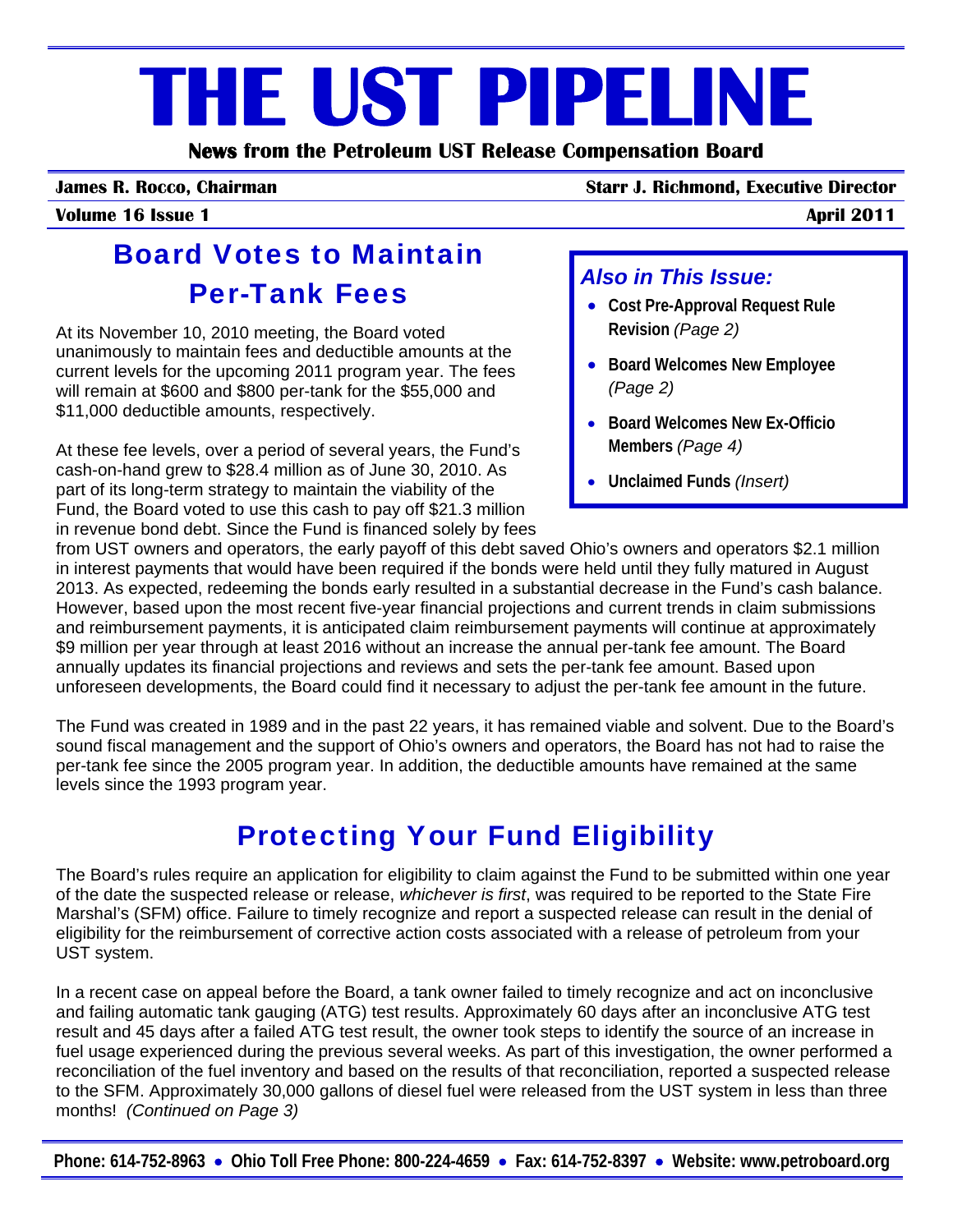# Cost Pre-Approval Request Rule Revision

A revision to the cost pre-approval rule this past submitted for reimbursement. year relaxed the mandatory pre-approval requirements for certain tasks in which the estimated costs are within a range considered to be typical. This revision lessens the burden on Ohio's UST owners because it eliminates the need to submit cost pre-approval applications for certain pending corrective actions when the estimated cost does not exceed \$6,000. These corrective action activities include: Tier 3 evaluation plans, Tier 2 fate and transport calibration plans, and monitoring plans when proposed in conjunction with a tier evaluation report.

Another revision to this rule lessened the requirements for submitting revised cost estimate and completion schedules for pre-approval. This revision requires revised estimated cost and completion schedules to be submitted *only* when the actual costs will exceed the previously preapproved amount by 20% or \$6,000, whichever is less. In addition, where a revised cost estimate

schedule is submitted for pre-approval, rather than evaluating the schedule for appropriate costs, the director may notify the responsible person that the costs will be evaluated when the costs are

As a result of these rule revisions, based on a three-year average of prior submissions, the Board has experienced a 20% reduction in the number of requests for monitoring and calibration work plan estimated costs and a 38% reduction in the number of requests for voluntary pre-approval of estimated costs. Not only have these changes allowed the Board's staff more time to focus on the review and reimbursement of claimed costs, but it allows owners and their consultants to promptly proceed with corrective action.

The Board continues to require an estimated cost and completion schedule to be submitted, regardless of the amount, for the following: interim response actions where prior approval of the State Fire Marshal must be obtained; remedial action plans; free product removal where recovery has been in place for one year; and annual Remedial Action Plan and Free Product Recovery activities.

## Two Applications, One Deadline

The Board's rules require a responsible person (owner or operator) to file an application for eligibility within one year from the date the suspected release or release, whichever is first, was required to be reported to the fire marshal. In a very similar manner, a claim application for the reimbursement of immediate corrective action costs is required to be submitted within one year of the date the release was required to be reported to the fire marshal. To receive full reimbursement of eligible corrective action costs associated with a release, all claim-related applications must be timely submitted. An extension to the filing deadline cannot be granted, regardless of whether a determination of eligibility has been issued. Don't wait until the deadline! File an application for eligibility and all claim reimbursement applications as early as possible.



### Board Welcomes New Employee

Cynthia Knight joined the Board's staff in January 2011 as the Compliance Analyst. In this role, she is responsible for reviewing the Applications for Certificate of Coverage, recommending the issuance and denial of Certificates, and responding to owners' and operators' questions regarding coverage with the Fund. Prior to coming to the Board, Cindy worked for Provest, LLC, one of the nation's largest legal support services firms, as a branch manager. She was responsible for human resources administration and the development of strong relationships with the surrounding courts. Cindy earned an associate's degree in paralegal from the Academy of Court Reporting.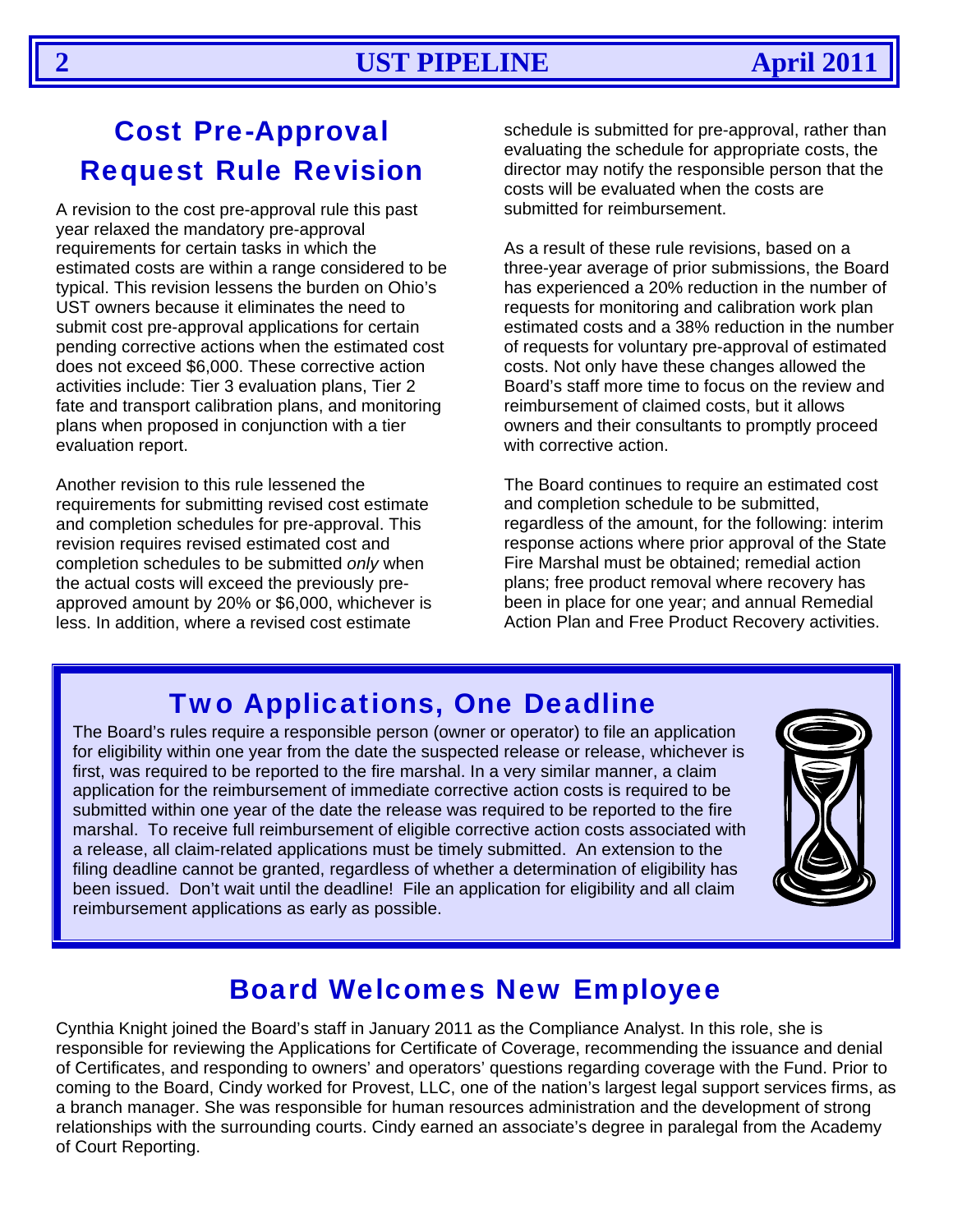#### Protecting Eligibility (Continued from Page 1)

An application for eligibility to claim against the Fund was filed within one year of the date the owner reported the release to the SFM. However, the release was *first* suspected when the ATG system produced an inconclusive test result and this event was required to be reported to the SFM within 24 hours, unless the ATG system was found to be defective and was repaired. Although the Board received the application for eligibility within one year of the actual report date, the Board's rules require the application to have been filed within one year of the date the suspected release *was required* to be reported or, in this specific case, within one year and 24 hours of the date the ATG system produced the inconclusive test result.

The owner's application for eligibility was denied for several reasons, including failure to inspect the ATG system each month to confirm the system produced a passing test result; failure to maintain daily product inventory control and perform a monthly reconciliation of that inventory; failure to timely report a suspected release; and lastly, because the suspected release was not promptly recognized and addressed, the owner incorrectly calculated the deadline for filing the application for eligibility and consequently, the application was not

timely filed. At its November 2010 meeting, the Board upheld the denial of eligibility.

Ohio Administrative Code (O.A.C.) 1301:7-9- 13(C)(34) defines a suspected release to mean evidence of a release obtained through a failed or inconclusive test result from an ATG system, unusual operating conditions, or physical discovery of a release. Further, O.A.C. 1301:7-9-08(F) requires owners to inspect an ATG system each month to confirm the system produced a passing test result. If the system produces an inconclusive or failed test result, the monthly ATG test must be performed until a passing result is achieved or the ATG system is found to be defective and is repaired. If a passing result cannot be obtained, a release is suspected and subject to the reporting requirements of O.A.C. 1301:7-9-13(D).

ATG systems are only effective when tank owners and operators monitor the results and promptly take action to investigate and resolve all inconclusive and failed test results. Failing to inspect the results of the ATG system or ignoring a failed or inconclusive test result could have a very costly outcome – loss of Fund reimbursement for corrective action costs to clean up a release. If you suspect a release, protect your Fund coverage by timely reporting it and filing an application for Fund eligibility as early as possible.

#### Did You Know…

- Fees are required to be paid for each tank comprising a compartmentalized underground storage tank system?
- The reduced \$11,000 deductible is only available to the owner or operator if the owner and the operator own and/or operate six or fewer petroleum USTs?



- Incomplete applications are accepted and the date the application is received is the date used to determine 1) the effective date of a Certificate of Coverage; 2) if an application for eligibility was timely submitted; and 3) if the costs were timely filed for reimbursement?
- Interest free payment plans are available to owners and operators with outstanding prior year fees?
- The purchaser of an UST system has 30 days from the date of purchase to transfer an existing Certificate of Coverage into the purchaser's name?
- The Board's staff is here to help you?